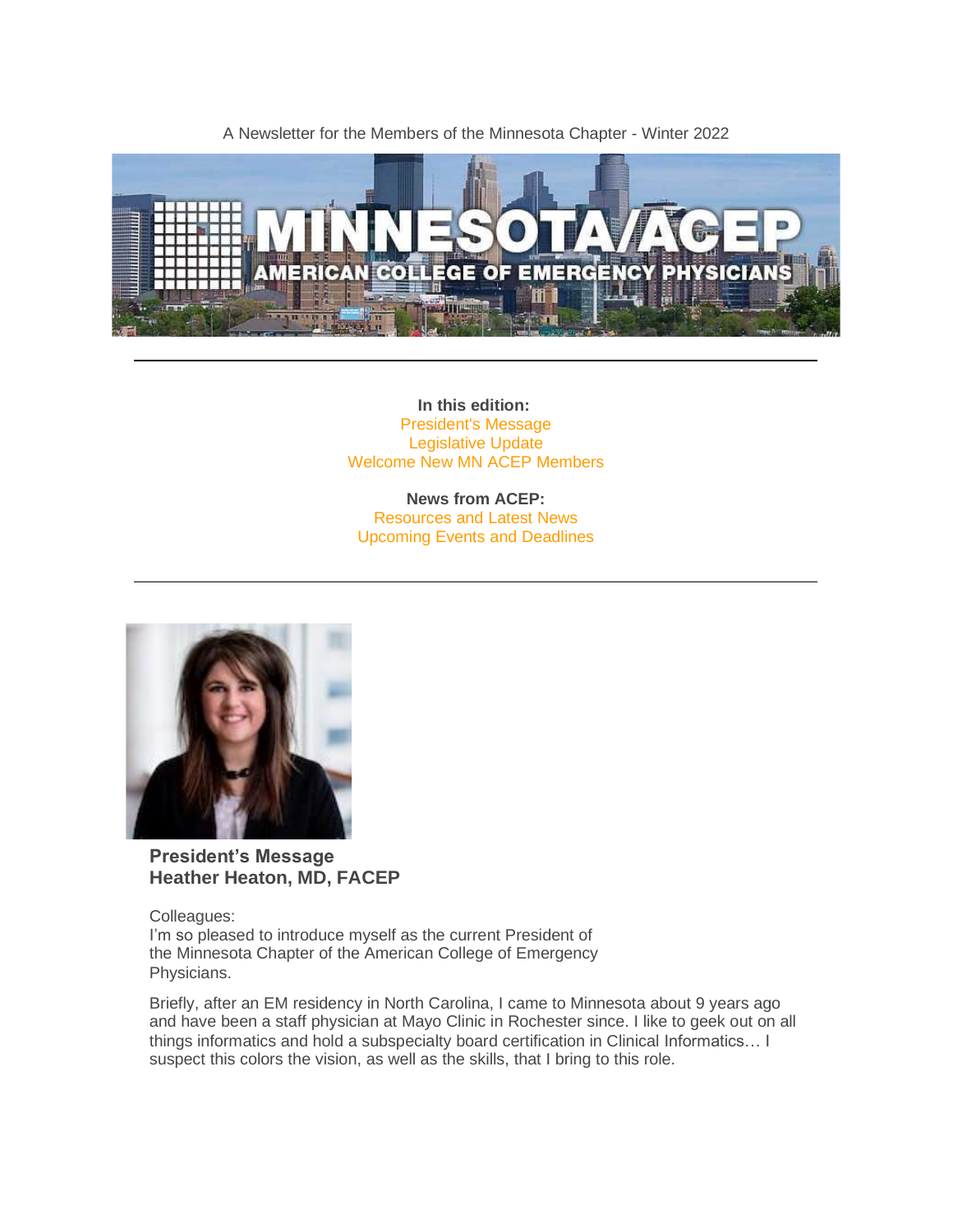When I look to the future, three main challenges will provide the Emergency Medicine community an opportunity to innovate: first, human factors; second, operations, including digital healthcare delivery; and lastly, the expansion of informatics in healthcare. These themes permeate the practice to some extent in current state, but as we move forward, the impact of each will transform EM practice, education, and research.

For this quarter, let's focus on human factors.

The biggest challenges facing Emergency Medicine presently are burnout and disengagement across all patient care team members, partially due to stress from operational challenges in a pandemic. Our baseline high risk for burnout has heightened, compounded by the professional and personal isolation of social distancing. Before we look to cure and connect with our patients, we must cure and connect with our colleagues.

It is necessary to address the underlying issues: workload and feelings of under appreciation. We must acknowledge that at some point, monetary motivators during periods of overwhelming surges will not bring staff to the bedside. We must consistently advocate for our team within the institution and the broader healthcare system to ensure our unique role in care delivery is understood and valued.

As we start 2022, I ask two things of you: first, please complete the survey that will be arriving in your email in the next few weeks. It will take less than a minute, and the information you provide will help the Minnesota ACEP Board of Directors understand how we can help support you. Second, join the MN ACEP [Facebook group—](https://www.facebook.com/groups/355448782854055)our hope with this group is to create a space for you to connect with your colleagues from across the state and share experiences, challenges, and needs that you experience in your practice.

With gratitude for what you do, **Heather** 

#### **Legislative Update Buck McAlpin, Legislative Consultant**

The 2022 legislative session began at noon on Monday January 31st here in Saint Paul. This year is the second year of the two-year legislative cycle, and the focus of this session is historically reserved for a bonding bill to be completed and to work on and pass some policy focused legislation with no fiscal cost. Of course, the big news at the Capital this year is the state's already hefty budget reserve of nearly \$7.7 billion dollars. Over the last week, the legislature has begun to utilize part of this surplus to address some important issues at the Capital.

- 1. The legislature has agreed to extend presumptive eligibility for Covid-19 workcomp benefits for another year.
- 2. The legislature needs to replace a \$2.7 billion dollar deficit in the State's unemployment compensation fund. This legislation is moving swiftly through the legislature.
- 3. The "hero pay" issue to provide a one-time payment for all of you on the front lines is again being debated heavily to come to a resolution. The Governor is proposing a total of \$1 billion dollars to be spent on the program.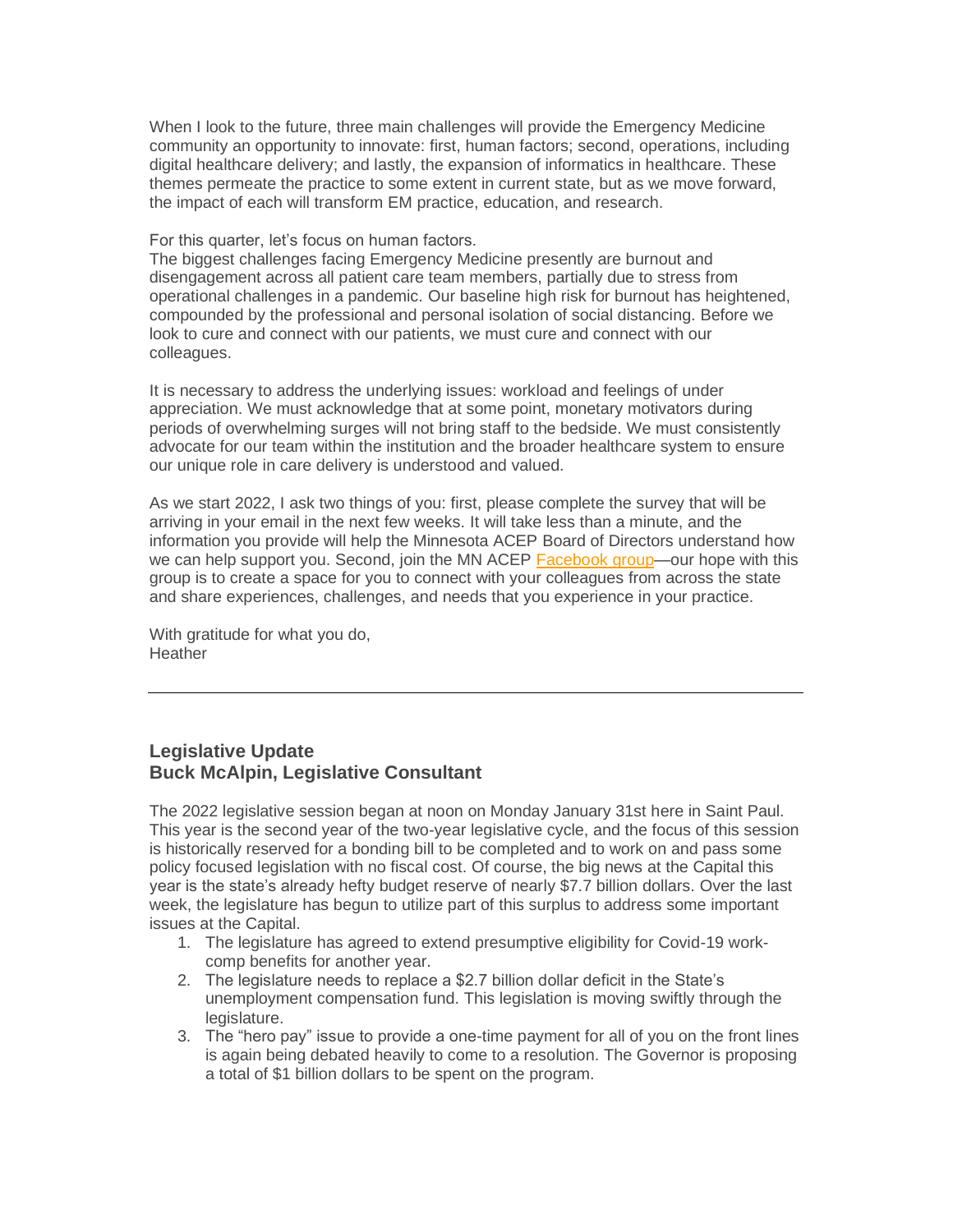Around the Capital, the atmosphere still has a pandemic safety focus. The House office building is closed to the public and all the hearings are held remotely. The Senate building is offering a model of remote or in-person attendance at hearings. Also, the MN Senate is holding face-face meetings if you call and schedule the meeting and are escorted in the building.

The Governor released his supplemental budget over a week ago, detailing some of his priorities for the 2022 legislative session. Besides a large bonding bill of \$2.7 billion, his supplemental budget priorities for the next session focused on childcare, homelessness, public safety, and legalizing adult use marijuana, and funding for education. The Senate Republicans responded to that proposal by releasing their own session priorities that focus on funding for public safety and recruitment and retention of police officers, school choice for families and addressing tax cuts and the growth of inflation.

Over the last few weeks, the Senate has held numerous hearings held about Mental Health and Substance use disorder programs. A bi-partisan bill was heard this past week that would develop a new Commissioner level state agency that would only focus on Mental Health and Substance abuse treatment and options. The advocates and patients feel overall that no real movement has taken place over the years within DHS to make real strides in solutions for those problems. DHS and some other entities felt that DHS needed more time to work on and address these issues and did not support a new agency within DHS.

The topic of mental health boarding was also a topic of conversation at the MNACEP Board meeting in early February. The frustration continues to grow amongst all involved as no real solutions seem to come forward to support changes to the mental health boarding issue that impacts or entire health care system. We discussed that work groups have met and discussed solutions, with nothing ever moving forward within DHS. The consensus amongst the Board was that a leader like the Governor needs a blue-ribbon type of task force to address such an issue with some timelines and deliverables. We will reach out to the Governor's office again to request a meeting with him and our Board to discuss the issue at length.

Again this session, the MN Nurses Association introduced legislation that would mandate staffing ratios within our MN hospitals. This proposal in the House and Senate is very detailed and descriptive on the committees established, ratios and fines imposed for not complying with this legislation if it was to become law. Still, currently only the State of California has some type of legislative requirements on staffing.

Over the first few weeks of session, the House has been focused on hearing legislation into police accountability. The MN Senate has been working and hearing legislation focused on police funding and recruitment and retention of police officers across the state. The recent no-knock warrant shooting has again turned the conversation to police accountability at the legislature. The no-knock issue will garner legislation and hearings and both bodies as advocates hold press conferences at the Capital demanding change.

As we look ahead into March at the legislature, the House will focus on hearing provisions in the Governor's budget proposal and the Senate will focus on their own initiatives around reforming Government and a bonding bill.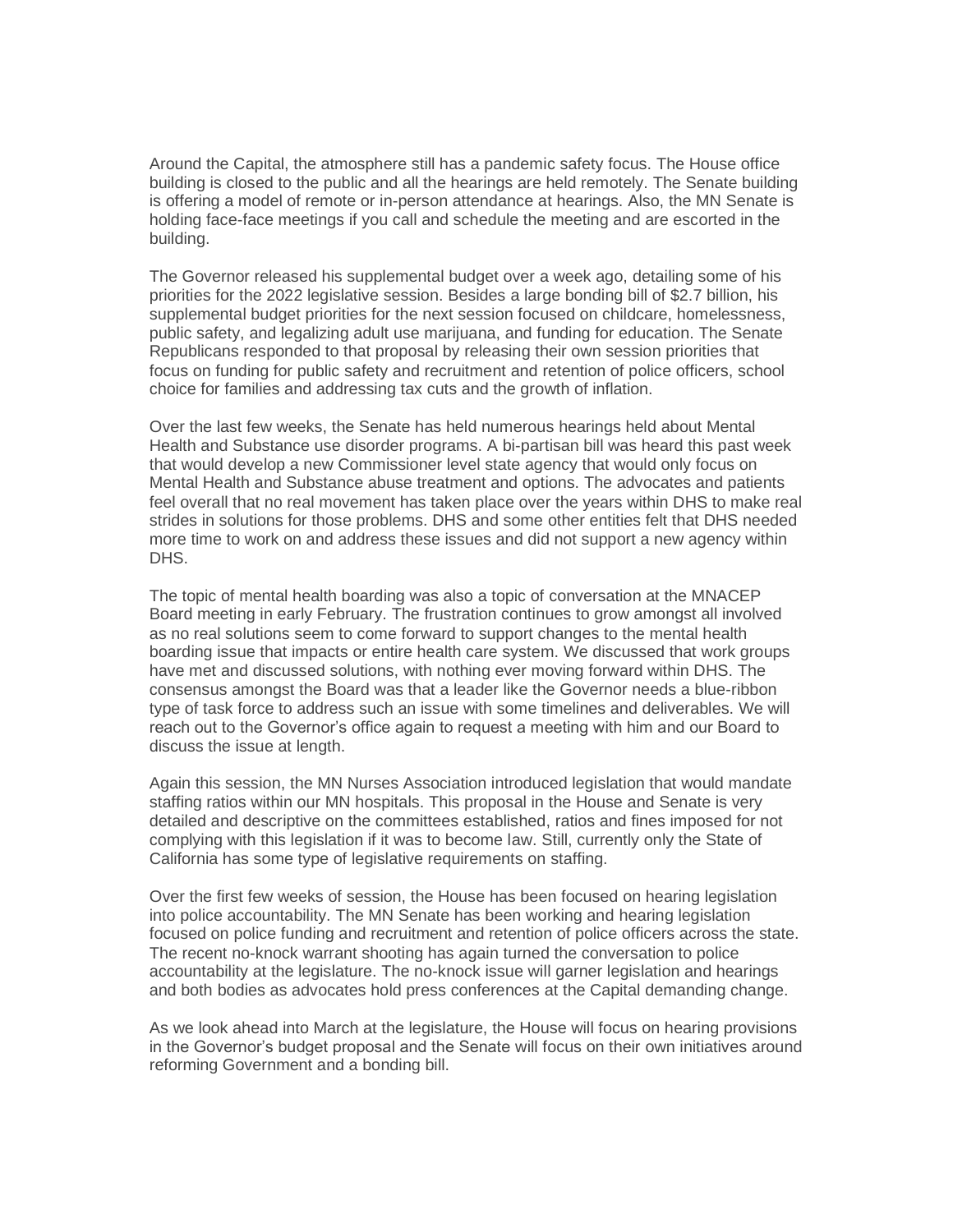Last week in the MN Senate, the Health and Human Services Finance Committee passed a waiver bill for the ambulance industry that would allow the EMS Regulatory Board to approve some waivers to help keep ambulances on the street and responding. The issue of hospital diversions and ED closures in MN seems to be resolved as all the impacted stakeholders came together and worked out some solutions. Our state's ambulance medical directors have been very active working on the diversion issue and waiver legislation.

If anyone has specific questions, please do not hesitate to [send me a message.](mailto:buck@libylawoffice.com)

#### **Welcome New MN ACEP Members!** Ann M Arens, MD Alex Michael Basara, MD Edward K Feinstein, MD, FACEP Bennett Harmelink Lauren Patricia Harvey Sarah E Mott, MD Todd Struckman, MD Jocelyn Wong, MD

Kyle Yeager, MD

# **FROM NATIONAL ACEP**

**HIPS** American College of **HIIII** Emergency Physicians®

ADVANCING EMERGENCY CARE

**ACEP Resources & Latest News**

**Black History Month:** Don't miss this week's *Frontline* episode featuring [Dr. Ray](https://soundcloud.com/acep-frontline/black-history-month-special)  [Johnson and Dr. Sandra Coker discussing their experiences](https://soundcloud.com/acep-frontline/black-history-month-special) working in EM. Dr. Coker founded the Black Girl White Coat nonprofit, and Dr. Johnson's been a leader in EM for more than 30 years. Find more BHM22 resources related to this year's theme, [Black Health & Wellness.](https://www.acep.org/home-page-redirects/latest-news/black-history-month-health--wellness/)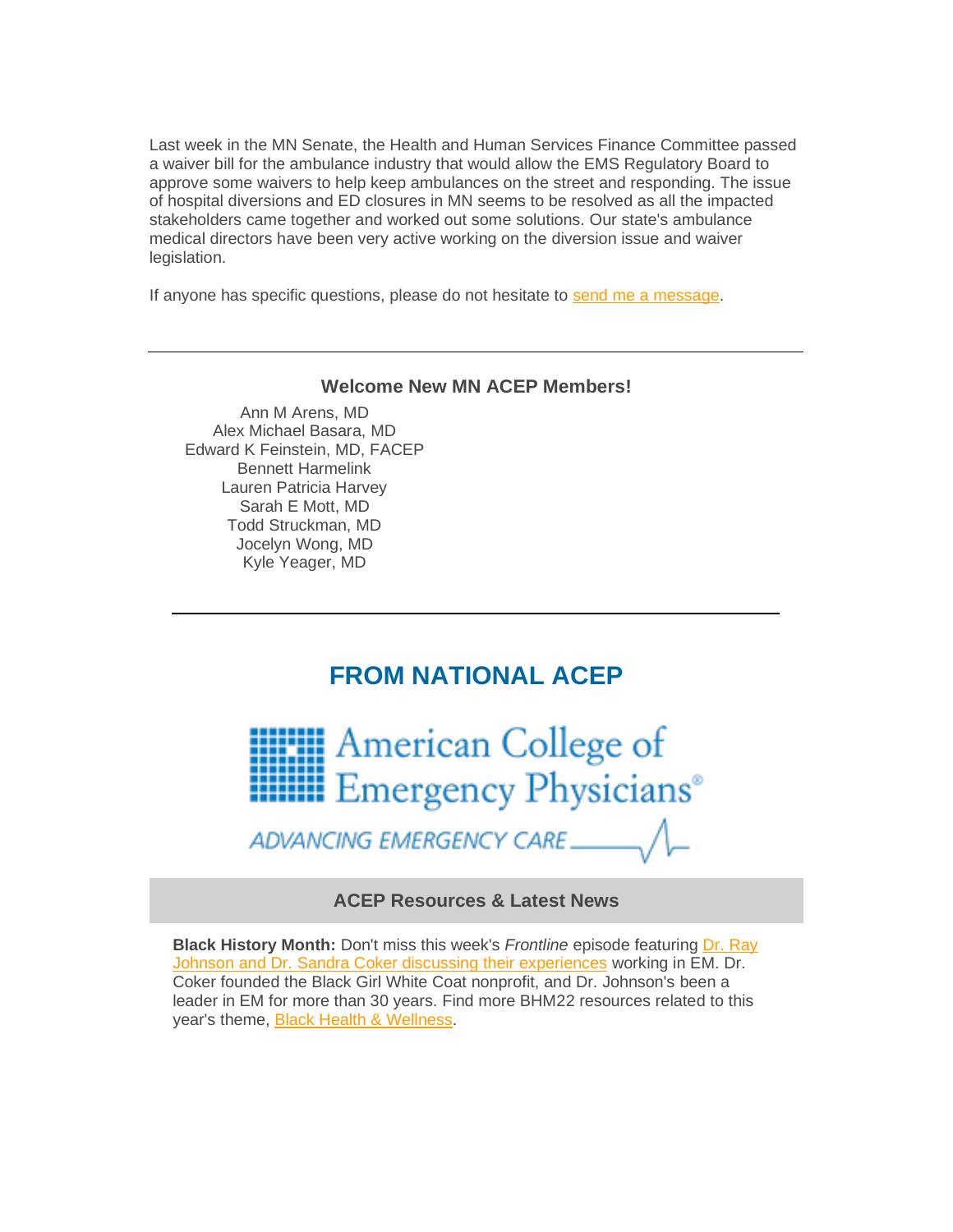**Nominate a Colleague for ACEP Awards!** ACEP is accepting nominations for its 2022 Leadership Awards and Teaching Awards. [Leadership Award nominations](https://www.acep.org/who-we-are/acep-awards/leadership-and-excellence/acep-leadership-and-excellence-awards/) are due **March 8**, and Teaching Award nominations are due **April 15**.

**Get New [Point-of-Care Tools](https://www.acep.org/patient-care/point-of-care-tools/) in emPOC App**

### **Advocacy:**

**South Dakota scored an important [scope of practice victory](https://www.acep.org/home-page-redirects/latest-news/south-dakota-scores-scope-of-practice-victory/)** (2/23/22)

**[ACEP applauds the Texas court ruling](https://www.emergencyphysicians.org/press-releases/2022/2-24-22-acep-praises-texas-court-ruling-that-finds-flaws-in-no-surprises-act-implementation) that the No Surprises Act implementation fails to follow the letter of the law.** The concerns validated by this ruling are some of those shared by ACEP, ASA and ACR in a [separate](https://www.emergencyphysicians.org/press-releases/2022/2-9-22-in-new-court-motion-major-medical-societies-argue-no-surprises-act-rule-violates-law-passed-by-congress)  [lawsuitc](https://www.emergencyphysicians.org/press-releases/2022/2-9-22-in-new-court-motion-major-medical-societies-argue-no-surprises-act-rule-violates-law-passed-by-congress)urrently in a Chicago district court (2/24/22). Amplify on [Twitter,](https://twitter.com/EmergencyDocs/status/1496973421774884871) [Facebook.](https://www.facebook.com/EmergencyPhysicians.org/posts/10158922625947815)

• **The No Surprises Act:** [What You Need to Know](https://www.acep.org/federal-advocacy/no-surprises-act-overview/)

**ACEP Applauds Passage of Dr. Lorna Breen Health Care Provider Protection Act:** On Feb. 17, 2022, the Senate passed the ACEP-supported ["Dr. Lorna Breen](https://www.congress.gov/bill/117th-congress/house-bill/1667)  [Health Care Provider Protection Act"](https://www.congress.gov/bill/117th-congress/house-bill/1667) (H.R. 1667) by voice vote. It now heads to President Biden for his signature into law. [Read the full press release](https://www.emergencyphysicians.org/press-releases/2022/2-18-22-acep-applauds-the-passage-of-legislation-to-protect-frontline-worker-mental-health) and additional [background](https://www.acep.org/corona/COVID-19-alert/covid-19-articles/your-advocacy-at-work-senate-passes-dr.-lorna-breen-bill/) about ACEP's efforts to develop and progress this bill through the legislative process.

#### **ACEP and EMRA Send Workforce Statement to Senate HELP**

**Committee**: ACEP partnered with EMRA to submit a statement for the record for a Senate HELP Committee hearing on workforce shortages (2/11/22). [Read more](https://www.acep.org/federal-advocacy/workforce-issues/)

## **Regulatory Updates:**

- [ACEP Provides Feedback on New Emergency Medicine Cost](https://www.acep.org/federal-advocacy/federal-advocacy-overview/regs--eggs/regs--eggs-articles/regs--eggs---february-24-2022/)  [Measure](https://www.acep.org/federal-advocacy/federal-advocacy-overview/regs--eggs/regs--eggs-articles/regs--eggs---february-24-2022/) (2/24/22)
- [CDC Releases Long-Awaited Revised Opioid Prescribing Guideline: Open](https://www.acep.org/federal-advocacy/federal-advocacy-overview/regs--eggs/regs--eggs-articles/regs--eggs---february-17-2022/)  [for Public Comment](https://www.acep.org/federal-advocacy/federal-advocacy-overview/regs--eggs/regs--eggs-articles/regs--eggs---february-17-2022/) (2/17/22)
- [The Flip Side of the Coin: A Look at the Increase in Health Insurer](https://www.acep.org/federal-advocacy/federal-advocacy-overview/regs--eggs/regs--eggs-articles/regs--eggs---february-10-2022/)  [Consolidation](https://www.acep.org/federal-advocacy/federal-advocacy-overview/regs--eggs/regs--eggs-articles/regs--eggs---february-10-2022/) (2/10/22)
- [Update on ACEP Actions to Address Physician Mental Health Needs and](https://www.acep.org/federal-advocacy/federal-advocacy-overview/regs--eggs/regs--eggs-articles/regs--eggs---february-3-2022/)  [Wellbeing](https://www.acep.org/federal-advocacy/federal-advocacy-overview/regs--eggs/regs--eggs-articles/regs--eggs---february-3-2022/) (2/3/22)
- [Recent Federal Efforts to Address Provider Consolidation](https://www.acep.org/federal-advocacy/federal-advocacy-overview/regs--eggs/regs--eggs-articles/regs--eggs---january-27-2022/) (1/27/22)

#### **Upcoming ACEP Events and Deadlines**

**March 8:** Deadline to apply for **[ACEP Leadership Awards](https://www.acep.org/who-we-are/acep-awards/) April 11-12:** [Virtual Advanced Pediatric EM Assembly](https://www.acep.org/pem/) **April 1 – May 31:** [ED Directors Academy, Phase I](https://www.acep.org/edda) **April 15:** Deadline to apply for [ACEP Teaching Awards](https://www.acep.org/who-we-are/acep-awards/teaching-awards/teaching-awards/) **May 1-3:** [Leadership & Advocacy Conference](https://www.acep.org/lac/) **May 15:** Deadline to apply for [ACEP committee involvement](https://www.acep.org/how-we-serve/committee/)